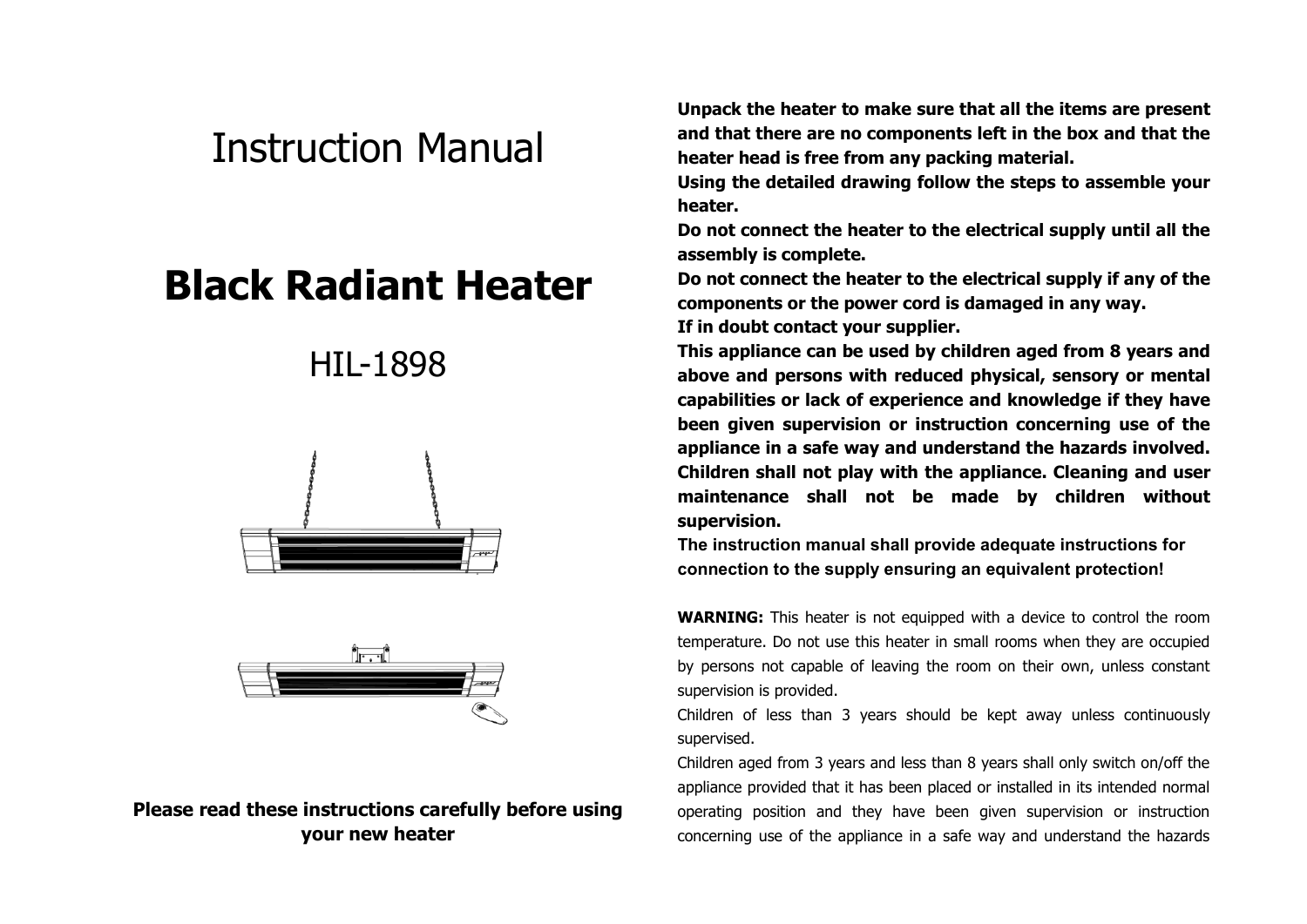involved. Children aged from 3 years and less than 8 years shall not plug in, regulate and clean the appliance or perform user maintenance.

#### **Accessories**



| REF.           | <b>Name</b>             | Qty | REF. | <b>Name</b>             | Qty         |
|----------------|-------------------------|-----|------|-------------------------|-------------|
|                | <b>Bracket Part 1</b>   |     | 7    | Screws M4*8             | $2^{\circ}$ |
| $\overline{2}$ | Anchor bolt<br>M6*50    |     | 8    | Screws M6*10            | 2           |
| 3              | Screws M6*10            |     | 9    | M6 spanner              |             |
| 4              | <b>Bracket Part 2</b>   |     | 10   | 'L' hexagonal<br>wrench |             |
| 5              | Security screw<br>M6*10 |     | 11   | Remote control          |             |
| 6              | <b>Bracket Part 3</b>   | 2   | 12   | Chain                   | 2           |

#### **Connection to 120 Volts Power Supply**

- It is important to ensure that the electricity supply is of adequate capacity for the electrical load required by the appliance being installed.
- These appliances must be earthed.

#### **Installation**

Heater HIL-1898 is built with the best quality components in accordance to the prevailing legal regulations and certified for safety in use. For best results from the appliance please ensure that the installation is done by a qualified electrician in accordance with the following instructions and taking full account of current regulations. When using the heater, please carefully follow the instructions and recommendations below.

 $\bullet$  You could change the position of the M4\*8 screws  $(7)$  and the

 $M6*10$  screws  $(3)$  for the best angle of heating. We have 6 positions for your choice. (near: 0°, 16°, 32°; far: 0°, 16°, 32°)



**Installation to Wall**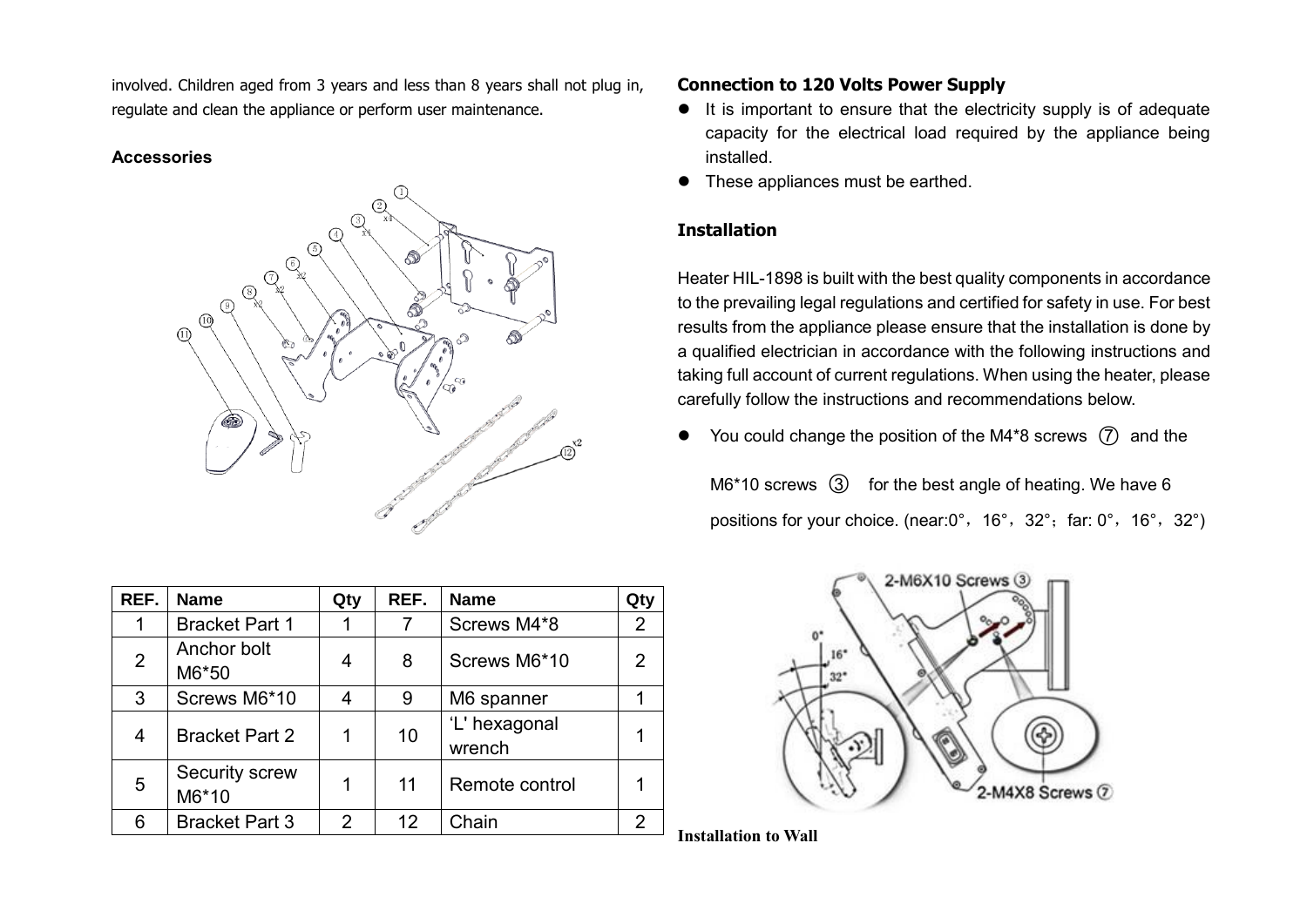- When mounting the heater to a wall, ensure hinges are on the underside so that the lid tilts down in the open position.
- $\bullet$  Minimum required distances:
	- a) 19.69in (0.5m) from the side wall.
	- b) 19.69in (0.5m) from the ceiling.
	- c) Installation height above 5.91ft (1.8m).

Ceiling



#### **Installation to Ceiling**

- Minimum required distances:
	- d) 9.84in (0.25m) from the side wall
	- e) Minimum19.69in (0.5m) from the ceiling (range: 19.69in (0.5m) -29.53in (0.75m) )
	- f) Installation height above 6ft (1.8m)



- The heater must be mounted to a wall with the bracket supplied to allow adequate ventilation.
- Never mount or place heater near flammable or combustible materials.
- Generally heaters must be placed at a safe distance (clear space) of at least 6.56ft/2m from combustible materials and glass walls. If installed in workshops or garages where inflammable or combustible paints are used, the heaters must be installed at a distance of at least 13.12ft/4m from the source of danger.
- If the heaters are placed in areas where spray painting of any kind is taking place, they should not be used during the painting operations.

Never use the heater in particularly dusty areas.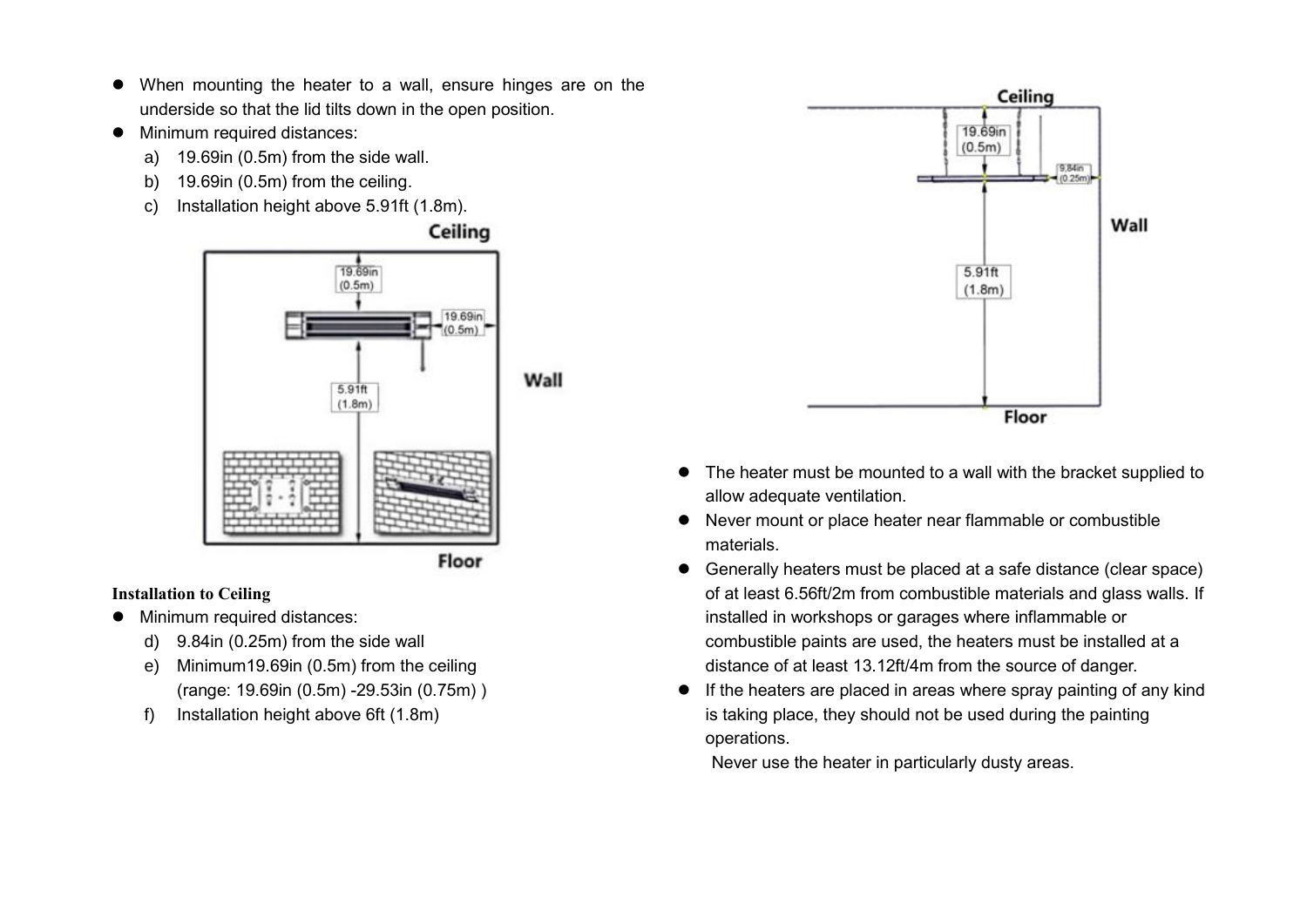## Assembling Process for wall mount

#### **Preparation stage:**

Please remove the four M6\*10 Screws on the heater, and use them for **Step 2**



**Step 1: Assemble the bracket. (③, ④, ⑥, ⑦, ⑧)** 

Do not tighten the four M6\*10 screws ③, reserve 2-3 mm of gap for step 4.



#### **Step 2: Install the bracket on the back of the heater.**

Adjust the four sliders inside the track to the middle of the heater. Attach the bracket which you assembled in step 1 with four M6\*10

screws  $(3)$ , tighten them with 'L 'hexagonal wrench  $(10)$ .



**Step 3:** Fix bracket part 1 (1) on the wall, tighten the four nuts (a part

of anchor bolt M6 $*50$ ) (2) with M6 spanner  $\circled{9}$ 

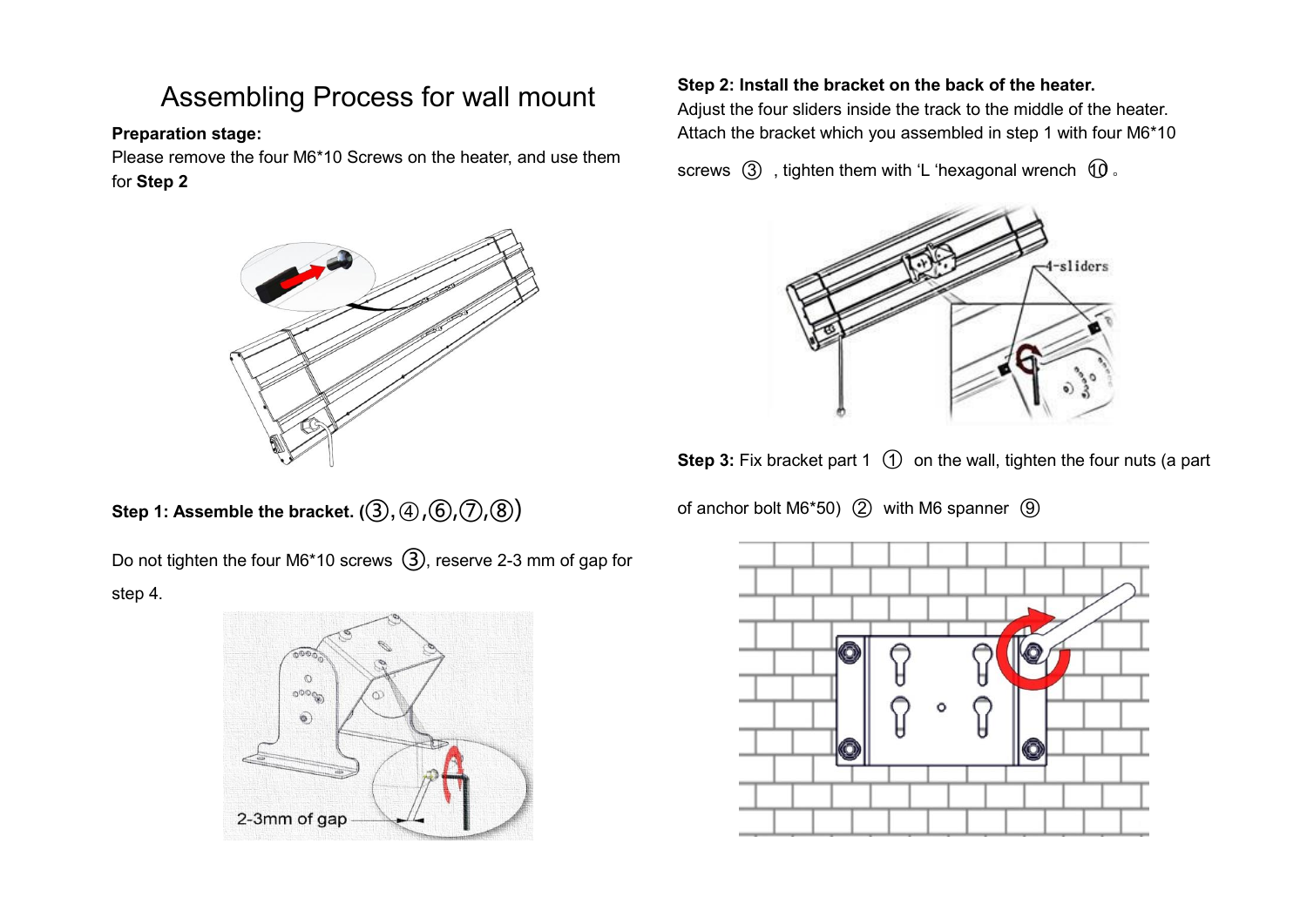**Step 4:** Put the heater on the wall, slide it into bracket part 1 ①.



**Step 5:** Please tighten the M6\*10 security screw ⑤ to

avoid accidents



#### **Complete!**

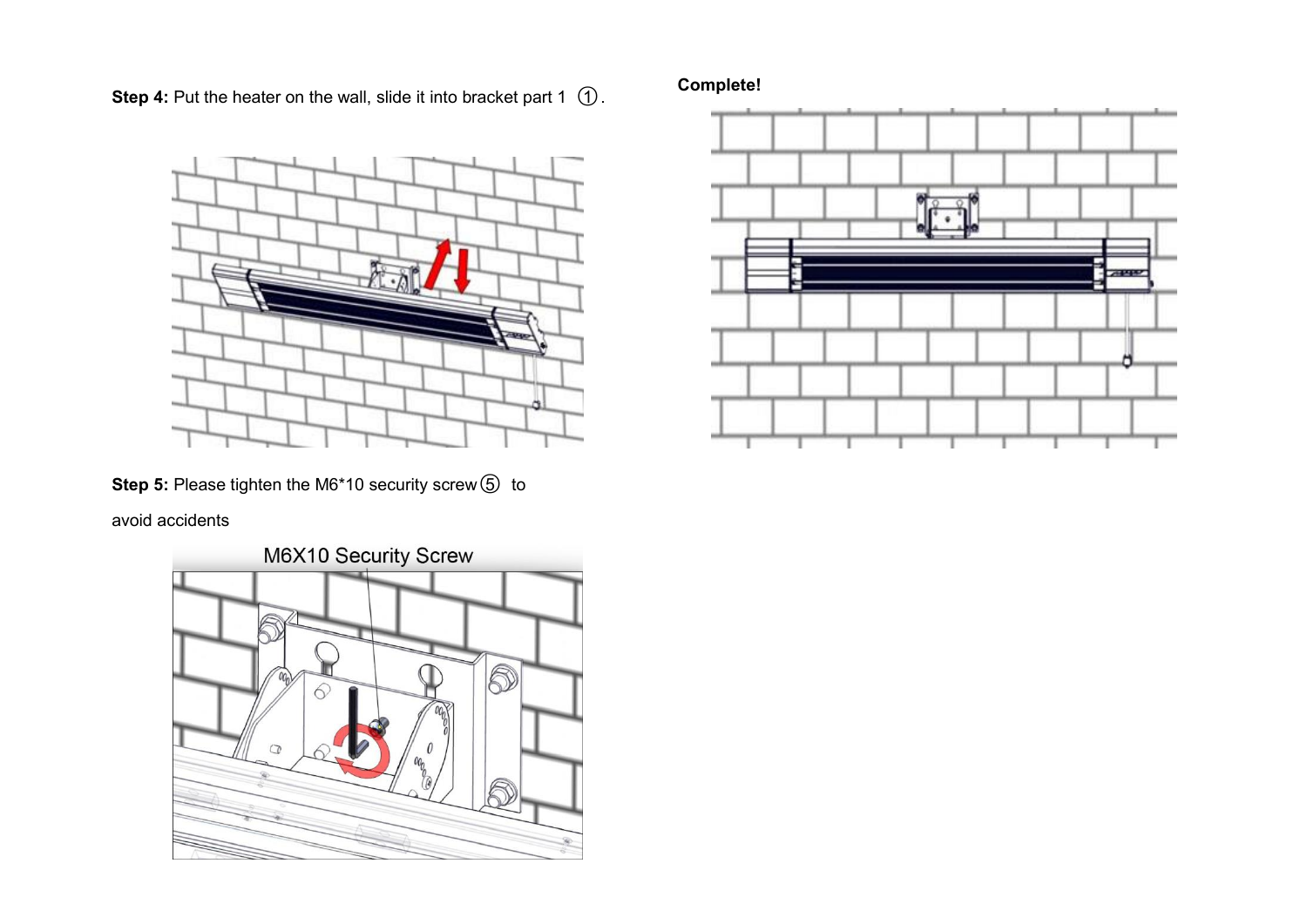### Assembling Process for ceiling mount

#### **Preparation stage:**

Please remove the four M6\*10 Screws on the heater, and use them for **Step 1.**



#### **Step 1:**

Adjust the four sliders which inside the track. The distance between the sliders should be between 14.96in (0.38m) to 31.02in (0.78m). Attach the Brackets ⑥ with four M6\*18 screws, tighten them with 'L 'hexagonal wrench $$\omega$$ .



#### **Step 2:**

Hook the carabiner at the end of the chains $\mathbb Q$  through the holes of

the Brackets . The length adjustment range of two Chains  $\mathbb{Q}$  are between 19.69in (0.5m) to 29.53in (0.75m).

#### **Complete!**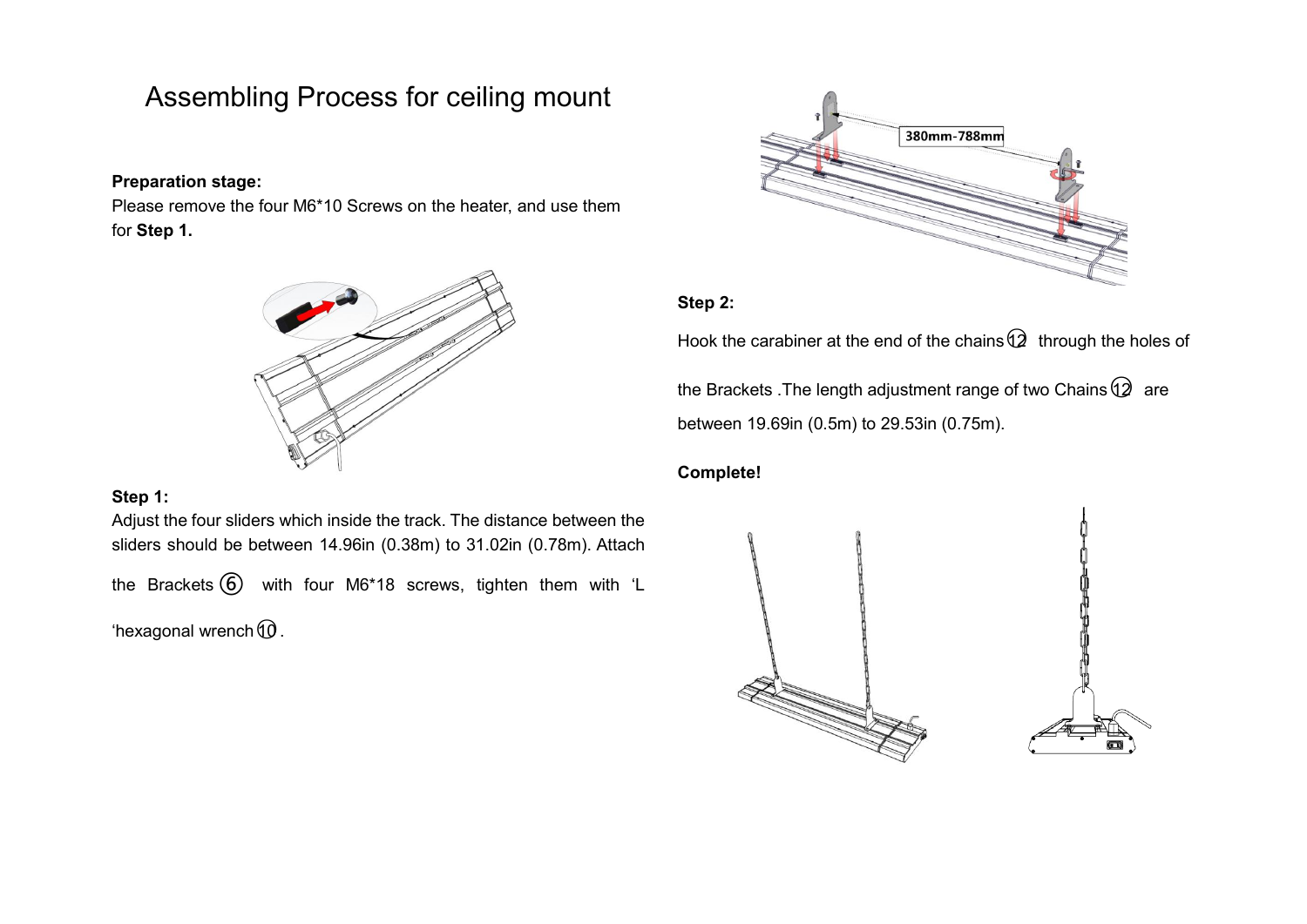#### **Caution**

Some parts of this product can become very hot and cause burns. Particular attention has to be given where children and vulnerable people are present.

- 1. Mount the heater outside or in a large open area and well away from any obstructions such as branches or where the heater is near any objects that can be affected by heat, such as furniture, curtains or other inflammable objects (minimum distance 3.28ft/ 1m).
- 2. Do not position immediately above or below an electrical socket.
- 3. The unit must be placed with clearance of 5.91ft /1.8m to the floor and 11.81in/0.3m to the ceiling.
- 4. When the power supply cord is damaged, it must be replaced by authorized agent or other professional to avoid danger.
- 5. This appliance is not intended for use by persons (including children) with reduced physical sensory or mental capabilities, or lack of experience and knowledge, unless they have been given supervision or instruction concerning use of the appliance by a person responsible for their safety.
- 6. Children should be supervised to ensure that they do not play with the appliance.
- 7. Do not use it near bath tubs, wash areas or swimming pools.
- 8. Do not use it in unventilated areas
- 9. Do not use where gas, petrol, paint or other inflammable goods are stored.
- 10. Do not move when connected to an electrical supply and always wait until the patio heater cools down before storing away.
- 11. Do not touch the heater head when in use.
- 12. Do not leave after turn it on and unattended especially when children or animals are in the vicinity.
- 13. The indication of different positions of switches should be visible

from a distance of 3.28 ft/1m at least.

- 14. The Marking concerning covering shall be visible after the heater has been installed. It shall not be placed on the back of heaters.
- 15. The heater must be correctly installed according to the instructions.
- 16. The heater must be securely placed on a horizontal and flat Wall surface.
- 17. The heater will be at high temperature when in use. It keeps hot for a period after shut down. Potential danger would occur when you touch it during this period.
- 18. Don't place the heater closed to curtain or other flammable objects. Otherwise there will be a danger of catching fire.
- 19. Don't cover the heater with anything when in use or a short time after it is shut down.
- 20. Don't wrap the power supply cord on the heater.
- 21. The heater must be handled with care, and avoid vibration or hitting.
- 22. The heater must be securely grounded when in use.
- 23. If the heater gets damaged, it must be repaired by professional electricians.
- 24. When assembling, keep away from any board or flammable material.
- 25. The heater must be supervised by adults when it is used by a child.
- 26. It is not safe to install the heater near a swimming pool, in a bathroom or shower area.
- 27. The heater is for household use only. It is not safe to use on a building site, greenhouse, barn or stable where there's flammable dust.
- 28. The heater is at high temperature when in use. Unplug the heater and wait until it cools down before cleaning.
- 29. Don't use this heater in place where causticity or volatile air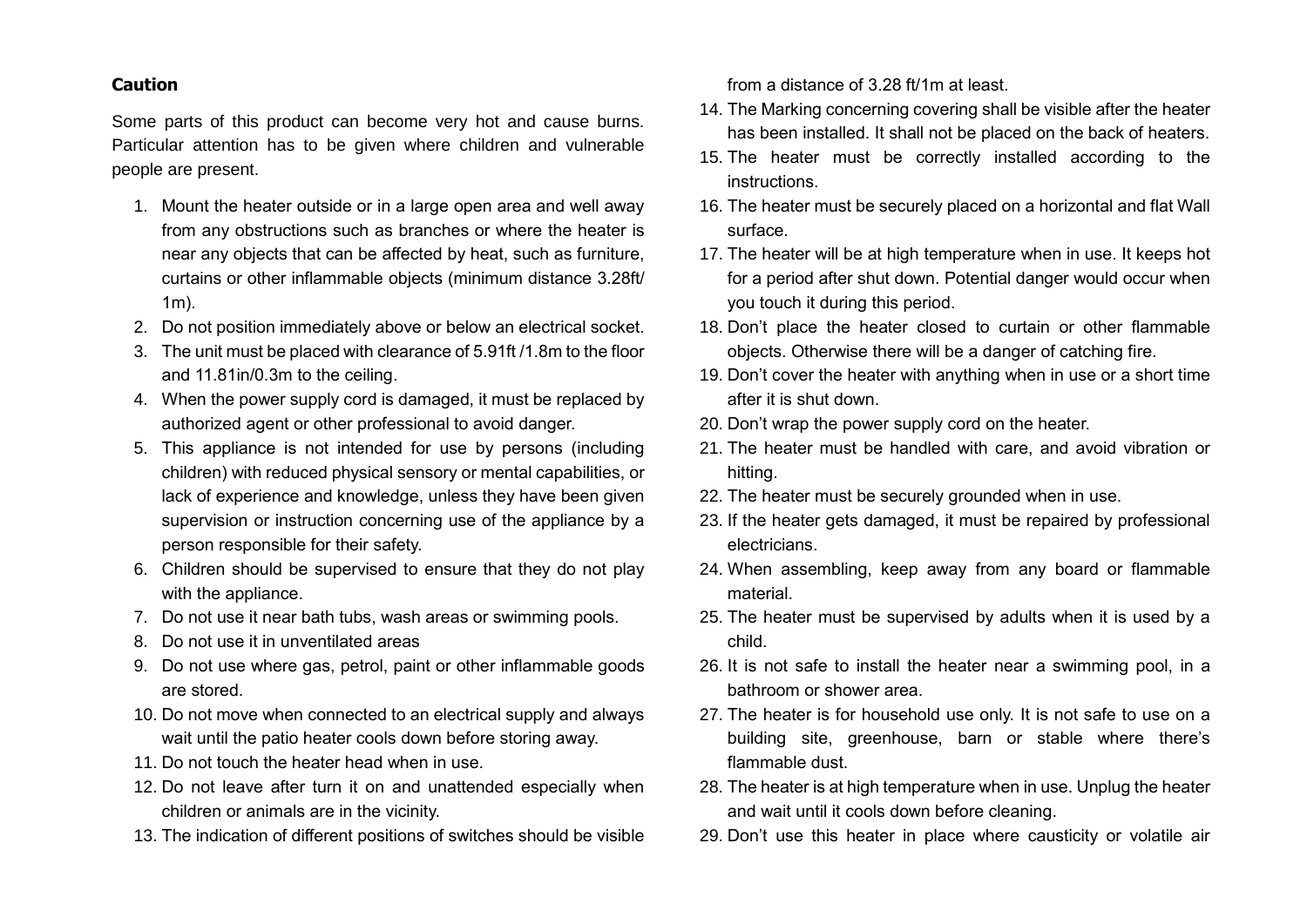exists, such as dust, steam, gas, etc.

- 30. Don't use this heater as a cloth drier or towel drier.
- 31. Don't use this heater as a sauna heater.
- 32. Don't use this heater in place of animal propagating and raising.
- 33. Don't immerse this heater into water for cleaning.
- 34. The heater should be plugged in a socket, which is easily visible and reachable.
- 35. Do not use this heater in the immediate surroundings of a bath, a shower or a swimming pool.
- 36. Do not use this heater with a programmer, timer, separate remote-control system or any other device that switches the heater on automatically, since a fire risk exist if the heater is covered or positioned incorrectly.
- 37. Place the heater outside or in a large open area and well away from any obstructions such as branches or where the heater is close to any objects that can be affected by heat, such as furniture, curtains or other inflammable objects (minimum distance 3.28ft/ 1m).
- 38. The instruction manual shall provide adequate instructions for connection to the supply ensuring an equivalent protection!
- 39. If the supply cord is damaged, it must be replaced by the manufacturer, its service agent or similarly qualified persons in order to avoid a hazard.

 The switch on the heater is used to control the Heater. When the position mean on the 【ON】, the first indicator light will turn red, the heater will be in standby mode. The【OFF】 position will turn off the Heater.



#### **Operation**